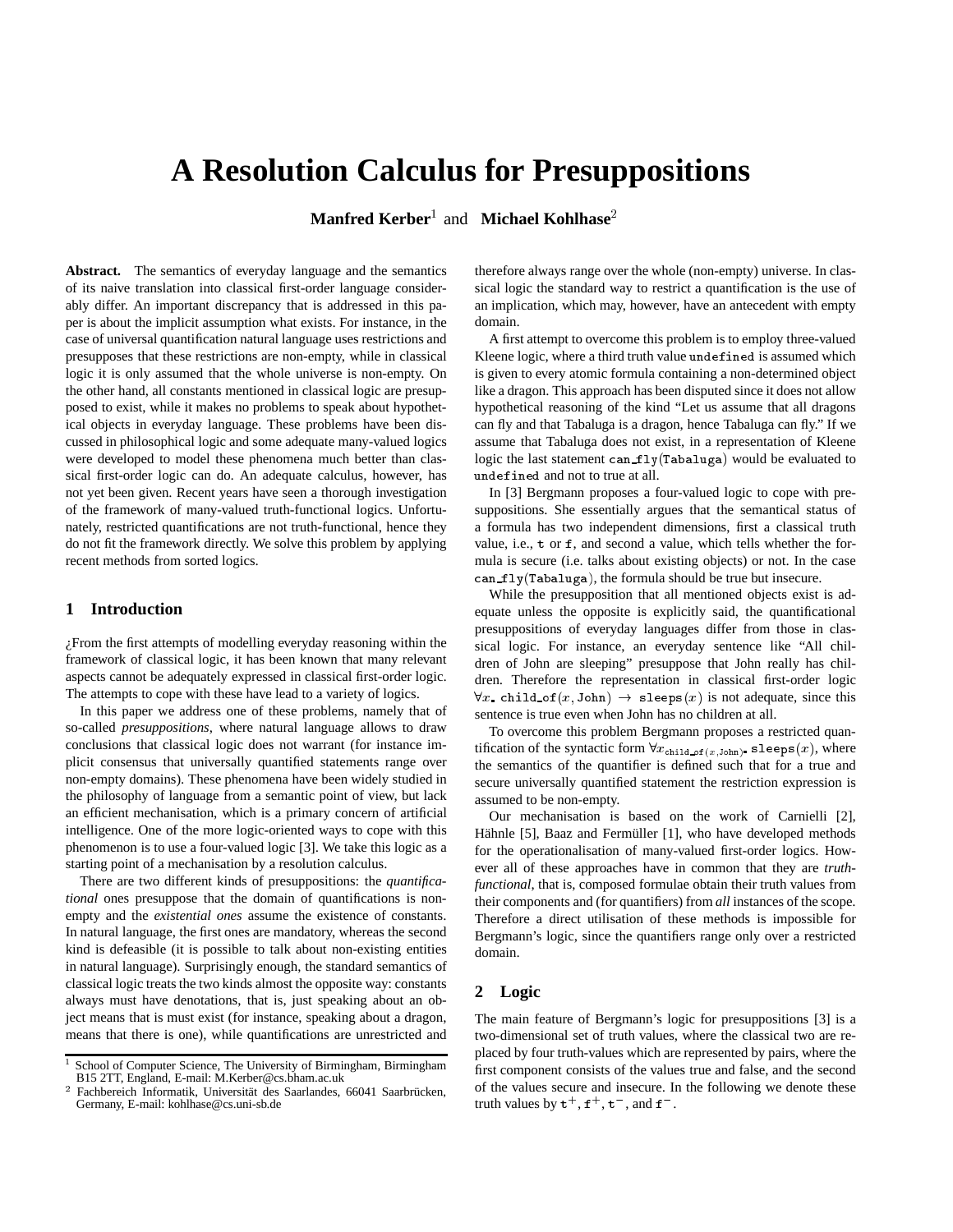In this paper, we further formalise Bergmann's logic and in particular present a resolution calculus for this logic. Starting from an approach like that in [6] where we have presented a mechanisation of three-valued Kleene logic, the main problem of this work is to give a proper treatment of restricted quantification and their presuppositions. The range of the quantifiers is restricted and assumed to be non-empty.

In the following we present the logic system  $PL$ , which is a variant of Bergmann's ideas from [3]. The treatment of the restriction part of a quantification is very similar to the sort techniques developed in [8].

**Definition 2.1 (Signature)** A *signature*  $\Sigma$ : = ( $V$ ,  $F$ ,  $P$ ) consists of the following disjoint sets: <sup>V</sup> is a countably infinite set of *variable symbols*, <sup>F</sup> is a set of *function symbols*, and <sup>P</sup> is a set of *predicate symbols* that contains a special predicate D, called security predicate. The sets  $\mathcal F$  and  $\mathcal P$  are subdivided into the sets  $\mathcal F^k$  of *function symbols of arity*  $k$  and  $\mathcal{P}^k$  of *predicate symbols of arity*  $k$ . Note that individual constants are just nullary functions.

**Definition 2.2 (Terms and Formulae)** We define the set of *terms* to be the set of variables together with *compound terms*  $f(t^1, \ldots, t^k)$ for terms  $t^1, \ldots, t^k$  and  $f \in \mathcal{F}^k$ . The set of *formulae* consists of *atoms*  $(P(t^1, \ldots, t^k))$ , where  $P \in \mathcal{P}$  and of *compound formulae*  $A \wedge B$ ,  $A \vee B$ ,  $A \rightarrow B$ ,  $\neg A$ ,  $\exists A$ ,  $\forall x_S$ ,  $A$ , and  $\exists x_S$ ,  $A$ , where A, <sup>B</sup>, and S are formulae.

The intended meaning of the *restricted quantification*  $\forall x_S$ . A is that A holds for the set of all  $x$  for which  $S$  holds, and that furthermore this set is nonempty. The meaning of  $A$  is that  $A$  is secure, and that of  $TA$  is that  $A$  holds, but may be insecure.

Note that the concept of restricted quantification is a generalisation of sorted logics, where variables are restricted by so-called sorts, i.e. unary predicates: For any unary predicate  $P \in \mathcal{P}$  the restricted quantification  $\forall x_{Px}$ . A is equivalent to the sorted quantification  $\forall x_P$ . A as it can be found in sorted logics.

For an intuitive treatment of presuppositions for terms (corresponding to questions whether Pegasus exists, whether it is a horse, or about the nature and existence of it's left front hoof) we use a set of so-called term declarations.

**Definition 2.3 (Term Declarations)** Let A be a formula, then we call  $A^{\alpha}$  (the formula A indexed with the intended truth value  $\alpha \in$  $\{\mathbf t^+, \mathbf f^+, \mathbf t^-, \mathbf f^-\}$ , a *labelled formula*. The set  $\mathcal{T}\mathcal{D}$  of *term declarations* is a set of labelled formulae.

We now will define the four-valued, two-dimensional semantics for  $PL$  by decorating the truth value of a formula with a "security" value". Thus the set of truth values contains  $t^+$  and  $f^+$  for secure truth and falsity and  $t^-, f^-$  for the insecure ones.

**Definition 2.4 (** $\Sigma$ **-Algebra)** Let  $\Sigma$  be a signature, then a pair ( $\mathcal{A}, \mathcal{I}$ ) is called a  $\Sigma$ -*algebra* with *carrier set*  $\mathcal{A}$ , iff the *interpretation function*  $I$  maps  $I$  and  $P$  to functions and predicates of the appropriate arity over A. The only restriction we pose is that  $\mathcal{I}(\mathcal{D}) \subset \{t^+, t^+\}.$ 

We call elements  $a \in \mathcal{A}$  *secure*, if  $\mathcal{I}(\mathcal{D})(a) = t^+$ , else *insecure*, and we subdivide A into subsets  $A^+$  of secure and  $A^-$  of insecure elements. Our definition of semantics entails that  $A = A^+ \cup A^-$  and  $\mathcal{A}^+\cap\mathcal{A}^-=\emptyset.$ 

Note that our treatment of undefined elements differs from the Kleene approach taken in [6], where all undefined elements are identified, since here we want to be able to reason about properties of undefined objects instead of only stating undefinedness.

**Definition 2.5 (** $\Sigma$ **-assignment)** Let  $(A, \mathcal{I})$  be a  $\Sigma$ -algebra, then we call a total mapping  $\varphi: V \longrightarrow A$  a  $\Sigma$ -assignment. We denote the  $\Sigma$ assignment that coincides with  $\varphi$  away from x and maps x to a with  $\varphi$ ,  $[a/x]$ .

**Definition 2.6** Let  $\varphi$  be a  $\Sigma$ -assignment into a  $\Sigma$ -algebra  $(A, \mathcal{I})$ then we define the *value function*  $\mathcal{I}_{\varphi}$  *from formulae to*  $\mathcal{A}$  inductively to be

- 1.  $\mathcal{I}_{\varphi}(f) := \mathcal{I}(f)$ , if f is a function or a predicate.
- 2.  $\mathcal{I}_{\varphi}(x) := \varphi(x)$ , if x is a variable.
- 3.  $\mathcal{I}_{\varphi}(f(t^1,\ldots,t^k)) := \mathcal{I}(f)(\mathcal{I}_{\varphi}(t^1),\ldots,\mathcal{I}_{\varphi}(t^k)),$  if f is a function or predicate.

Note that this definition applies to  $P$  and  $F$  alike, thus we have given the semantics of all atomic formulae.

**Definition 2.7** The value of a formula dominated by a connective is obtained from the value(s) of the subformula(e) in a truth-functional way. Therefore it suffices to define the truth tables for the connectives:

| $\wedge$   t <sup>+</sup> f <sup>+</sup> t <sup>-</sup> f <sup>-</sup> |                                                                                                                                                                              |  |  | $V$ $t^+$ $t^+$ $t^ t^-$   |                                                                                  |  | $\neg$                                                                           |                      |
|------------------------------------------------------------------------|------------------------------------------------------------------------------------------------------------------------------------------------------------------------------|--|--|----------------------------|----------------------------------------------------------------------------------|--|----------------------------------------------------------------------------------|----------------------|
| $t^+$ $t^+$ $t^ t^ t^-$                                                |                                                                                                                                                                              |  |  | $t^+$ $t^+$ $t^+$ $t^ t^-$ |                                                                                  |  |                                                                                  | $t^+$ f <sup>+</sup> |
| $f^+$ $f^+$ $f^ f^ f^-$                                                |                                                                                                                                                                              |  |  | $f^+$ $t^+$ $f^+$ $t^ f^-$ |                                                                                  |  |                                                                                  | $f^+$ $t^+$          |
| $t^ t^ t^ t^ t^ f^-$                                                   |                                                                                                                                                                              |  |  | $t^ t^ t^ t^ t^-$          |                                                                                  |  |                                                                                  | $t^-$ f <sup>-</sup> |
| $f^ f^ f^ f^ f^-$                                                      |                                                                                                                                                                              |  |  | $f^ t^ f^ t^ f^-$          |                                                                                  |  |                                                                                  | $f^-$   $f^-$        |
|                                                                        | $\rightarrow$ $\vert t^+$ f <sup>+</sup> t <sup>-</sup> f <sup>-</sup><br>$t^+$ $t^+$ $t^+$ $t^ t^-$<br>$f^+$ $t^+$ $t^+$ $t^ t^-$<br>$t^ t^ t^ t^ t^-$<br>$f^ t^ t^ t^ t^-$ |  |  |                            | T<br>$t^+$ $t^+$<br>$f^+$ $f^+$<br>$\mathtt{t}^ \mathtt{t}^+$<br>$f = \vert f^+$ |  | <b>The Common</b><br>$t^+$ $t^+$<br>$f^+$ $t^+$<br>$t^ f^+$<br>$f = \frac{f}{f}$ |                      |

For formula  $S$  and each variable  $x$  (we call the pair  $(x, S)$  a *restriction*) let

$$
\mathcal{A}_{\varphi}^{\pm}(S, x) = \{a \in \mathcal{A} \mid \mathcal{I}_{\varphi, [a/x]}S \in \{\mathbf{t}^+, \mathbf{t}^-\}\}
$$
  

$$
\mathcal{A}_{\varphi}^{\pm}(S, x) = \{a \in \mathcal{A} \mid \mathcal{I}_{\varphi, [a/x]}S = \mathbf{t}^+\}
$$

We call a restriction  $(x, S)$  *empty*, if  $\mathcal{A}_{\varphi}^{\pm}(S, x)$  is. With this we can define the semantics of the universal quantifier by requiring  $\mathcal{I}_{\varphi}(\forall x_{S}$  A) to be

- $t^+$ , if  $\mathcal{I}_{\varphi,[a/x]}A = t^+$  for all  $a \in \mathcal{A}_{\varphi}^{\pm}(S,x)$  and  $\mathcal{A}_{\varphi}^+(S,x) \neq \emptyset$ 
	- f<sup>+</sup>, if there is an  $a \in \mathcal{A}_{\varphi}^{\pm}(S, x)$  with  $\mathcal{I}_{\varphi, [a/x]}A = f^+$

• 
$$
\mathbf{t}^-
$$
, if  $\mathcal{I}_{\varphi,[a/x]}A = \{\mathbf{t}^+, \mathbf{t}^-\}$  for all  $a \in \mathcal{A}_{\varphi}^{\pm}(S, x)$ , but  $\mathcal{I}_{\varphi}$ 

but 
$$
\mathcal{I}_{\varphi,[a/x]}A = \mathbf{t}^-
$$
 for some  $a \in \mathcal{A}_{\varphi}^{\pm}(S, x)$ .  
\n•  $\mathbf{f}^-$ , if there is an  $a \in \mathcal{A}_{\varphi}^{\pm}(S, x)$  with  $\mathcal{I}_{\varphi,[a/x]}A = \mathbf{f}$ 

Note that with this definition, the condition that  $\varphi(x) \in \mathcal{A}_{\varphi}^{\pm}(S, x)$ is conserved. We call this condition **well-sortedness** of assignments. Consequently, all assignments in the construction of the semantics of a sentence are well-sorted, if we start from the empty assignment (which we can always do, since like in classical logic the value of a formula only depends on those for it's free variables). Thus we will restrict ourselves to well-sorted assignments.

With the specification of the behaviours of the connectives and quantifiers we have completed the definition of the semantics of formulae. We say that a labelled formula  $A^{\alpha}$  is **satisfied** by  $\varphi$ , iff  $\mathcal{I}_{\varphi}(A) = \alpha$  and **valid**, iff it is satisfied by all well-sorted assignments.

**Remark 2.8** Now we can further study the relation of restricted quantification to sorted logics. Those usually define the *carrier*  $\mathcal{A}_P \subseteq \mathcal{A}$  for any sort (unary predicate  $P \in \mathcal{P}$ ) as  $\mathcal{A}_P := \{a \in$  $\cdot$  $\mathcal{I}(P)(a) = t$  and use that to define sorted quantification as  $\mathcal{I}_{\varphi}(\forall x_{P} A)$  to be true, iff  $\mathcal{I}_{\varphi,[a/x]}(A)$  is true for all  $a \in \mathcal{A}_{P}$ . Note that sorted logics usually assume that the  $A<sub>S</sub>$  are non-empty<sup>3</sup> and

<sup>&</sup>lt;sup>3</sup> The logics of Cohn and Weidenbach [4, 8] do away with this restriction that has always been considered as a technical anomaly that has alleviated the need of special treatments in the transformation to clause normal form and for instantiations in the resolution calculus: A unifier that contains variables of sorts that are empty does not lead to a correct refutation.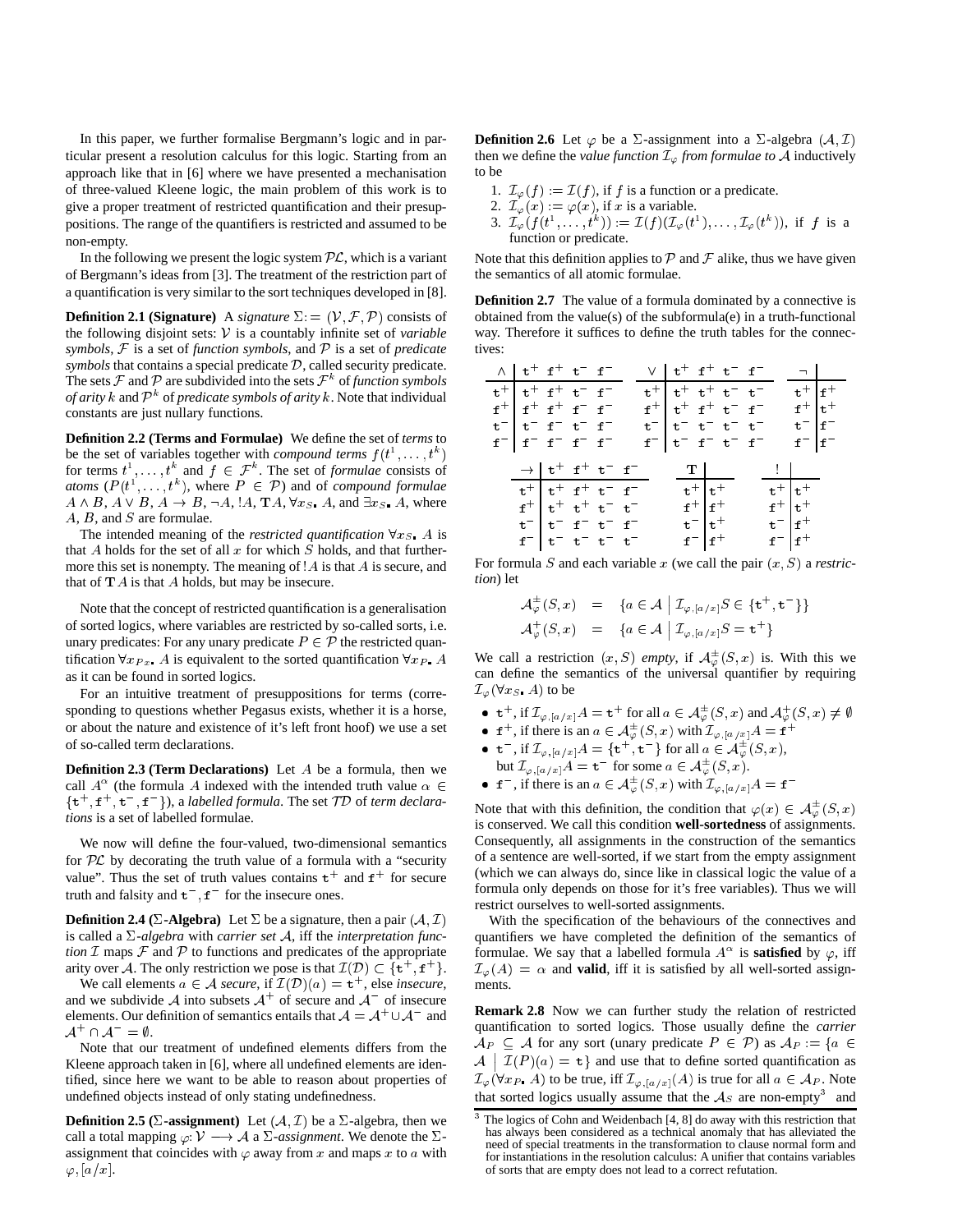therefore lead to the same presuppositions as  $PL$  on the sorted fragment.

We exploit this similarity in this paper by generalising sort techniques for the mechanisation of PL.

**Definition 2.9 (** $\Sigma$ **-Model)** Let A be a formula, then we call a  $\Sigma$ algebra  $M := (\mathcal{A}, \mathcal{I})$  a  $\Sigma$ -model for A (written  $\mathcal{M} \models A$ ), iff  $\mathcal{I}_{\varphi}(A) = \mathbf{t}^+$  for all  $\Sigma$ -assignments  $\varphi$ . With this notion we can define the notions of *validity*, *(un)-satisfiability*, and *entailment* in the usual way. For a set  $TD$  of term declarations, we say that M is a  $TD$ -Model, iff all labelled formulae in  $TD$  are valid (cf. 2.7).

In the following we will only consider  $TD$ -models. From a purely theoretical point of view, term declarations do not yield more expressivity, since they can be axiomatised (any intended truth value can be characterised by combinations of the connectives ! and <sup>T</sup>). However, from a practical point of view, the term declarations provide a convenient means of specifying the belief about existence and sortality in the world. Furthermore, the term declarations can be used for optimisations of the calculus by sorted unification as in [7].

**Remark 2.10** The "tertium non datur" principle of classical logic is no longer valid, since formulae can be insecure, in which case they are neither true nor false. We do however have a "quintum non datur" principle, that is, formulae are either true or false, but independently they can be secure or not, which allows us to derive the validity (i.e. that it is true and secure in all models) of a formula by refuting that it is false or insecure or both. We will use this observation in our resolution calculus below.

# **3 Resolution Calculus (**RPL**)**

In this section we present a resolution calculus  $RPL$  that is a generalisation of the resolution calculus for partial functions [6], which in turn is a joint generalisation of Weidenbach's logics with dynamic sorts [8] with ideas from [1, 5]. There are two variants of the sorted calculus, we have generalised both for our purposes, but in this paper we only present the first (simpler) version due to the lack of space.

**Definition 3.1** We will call a labelled atom  $L^{\alpha}$  a *literal* and a set of literals  $\{L_1^{\alpha_1}, \ldots, L_n^{\alpha_n}\}$  a *clause*. We say that a  $\Sigma$ -model M *satisfies* a clause C, iff it satisfies one of its literals  $L^{\alpha} \in C$ , that is,  $\mathcal{I}_{\varphi}(L^{\alpha}) = \alpha$ . M satisfies a set of clauses iff it satisfies each clause. In order to conserve space, we employ the "," as the operator for the disjoint union of sets, so that  $C, L^{\alpha}$  means  $C \cup \{L^{\alpha}\}\$ and  $L^{\alpha}$  is not a member of  $C$ . Furthermore we adopt Hähnle's notion of multi-labels in the form  $C, A^{\alpha\beta}$  to mean  $C, A^{\alpha}, A^{\beta}$ .

Now we are in the position to give a set of transformations that take a set of labelled formulae to a refutationally equivalent set of clauses.

#### **Definition 3.2 (Transformations to Clause Normal Form)**

$$
\frac{C, (A \wedge B)^{t^+}}{C, A^{t^+} \quad C, B^{t^+}} \qquad \frac{C, (A \wedge B)^{t^+}}{C, A^{t^+}, B^{t^+}}
$$

$$
\frac{C, (A \wedge B)^{t^{-}}}{C, A^{t^{-}}, B^{t^{+}} \quad C, A^{t^{-}}, B^{t^{-}} \quad C, A^{t^{+}}, B^{t^{-}}}
$$

| $C, \left(\neg A\right)^{\mathtt{t}^+}$                                             | $C, (\neg A)^{f^+}$                                                                                                 | $C, (\neg A)^{\mathbf{t}}$               | $C, (\neg A)^{\mathbf{f}}$           |  |  |  |  |  |
|-------------------------------------------------------------------------------------|---------------------------------------------------------------------------------------------------------------------|------------------------------------------|--------------------------------------|--|--|--|--|--|
| $C,\operatorname{A}^{\mathbf{f}^+}$                                                 | $C, A^{t^+}$                                                                                                        | C,                                       | $C, A^{t^-,f^-}$                     |  |  |  |  |  |
|                                                                                     |                                                                                                                     | $C, (\forall x_S \ A[x_S])^{t^+}$        |                                      |  |  |  |  |  |
| $C, A[x_S]^{t^+}$ $C, [f(y^1, \ldots, y^n)/x]S^{t^+}$                               |                                                                                                                     |                                          |                                      |  |  |  |  |  |
|                                                                                     |                                                                                                                     | $C, (\forall x_S \ A[x_S])^{f^+}$        |                                      |  |  |  |  |  |
|                                                                                     | $C, A[f(y^1, \ldots, y^n)]^{f^+}$ $C, ([f(y^1, \ldots, y^n)/x]S)^{f^+g^-}$                                          |                                          |                                      |  |  |  |  |  |
|                                                                                     |                                                                                                                     | $C, (\forall x_S \ A[x_S])^{\mathbf{f}}$ |                                      |  |  |  |  |  |
|                                                                                     | $C, A[f(y^1, \ldots, y^n)]^{\mathbf{f}} = C, ([f(y^1, \ldots, y^n)/x]S)^{\mathbf{t}^{\mathbf{t} + \mathbf{t}^{-}}}$ |                                          |                                      |  |  |  |  |  |
| $C, (\mathord!A)^{{\tt t}^+}$<br>$C, A^{t^+t^+}$                                    | $C, (!A)^{f^+}$<br>$C, A^{t^-t^-}$                                                                                  | $C, (!A)^{t}$<br>$\overline{C}$          | $C, (!A)^{f^-}$<br>$\overline{C}$    |  |  |  |  |  |
| $C, (\mathrm{T}A)^{\mathtt{t}^+}$<br>$C, \boldsymbol{A}^{\mathbf{t}^+\mathbf{t}^-}$ | $C, (\mathrm{T}A)^{\mathrm{f}^+}$<br>$C, A^{f^+f^-}$                                                                | $C, {(\mathbf{T}A)}^{\mathtt t^-}$<br>С  | $C, (\mathbf{T}A)^{\mathbf{f}}$<br>С |  |  |  |  |  |

where  $\{x_S, y^1, \ldots, y^n\}$  = **Free**(A) and f is a new function symbol of arity <sup>n</sup>. Here **Free**(A) denotes the set of free variables of A.

The transformations can be directly derived from the semantics of the connectives and quantifiers. Due to space restrictions we have not presented all of them above. Note that the transformations for the universal quantifier have to associate the restriction S with the variable  $x$ , that is, in the resolution setting, we assume variables to be pairs, consisting of a symbol and a restriction. Furthermore Skolem functions have to conserve security and insecurity. In particular Skolem constants are always secure.

Note that this set of transformations is confluent, therefore any total reduction of a set  $\Phi$  of labelled sentences results in a unique set of clauses. We will denote this set with  $\text{CNF}(\Phi)$ .

**Assumption 3.3** The clause normal form transformations as presented above are not complete, that is, they do not transform every given labelled formula into clause form, since the rules for quantified formulae insist that the bound variable occurs in the scope. In fact the handling of degenerate quantifications poses some problems in the presence of possibly empty restrictions, as quantification over empty sets are vacuously true. In this situation we have three possibilities, either to forbid degenerate quantifications, or empty restrictions, or treat degenerate quantifications in the clause normal form transformations. For this paper we chose the first, since degenerate quantifications do not make much sense and do not appear in everyday language. See [7] for the other possibilities. Thus we will assume that in all formulae in this paper the bound variables of quantifications occur in the scopes.

As usual the reduction to clause normal form conserves satisfiability.

**Theorem 3.4** *Let be a set of labelled sentences, then the clause normal form*  $\mathbf{CNF}(\Phi)$  *is satisfiable, iff*  $\Phi$  *is.* 

**Proof sketch:** The assertion critically depends on the fact that the notion of satisfiability employed there takes the restrictions into account: A clause is valid in a  $\Sigma$ -model M, iff for one literal  $L^{\alpha}$  $\mathcal{I}_{\varphi}(L) = \alpha$  for all well-sorted assignments  $\varphi$  into M. With this notion, the assertion can be reduced to the standard argumentation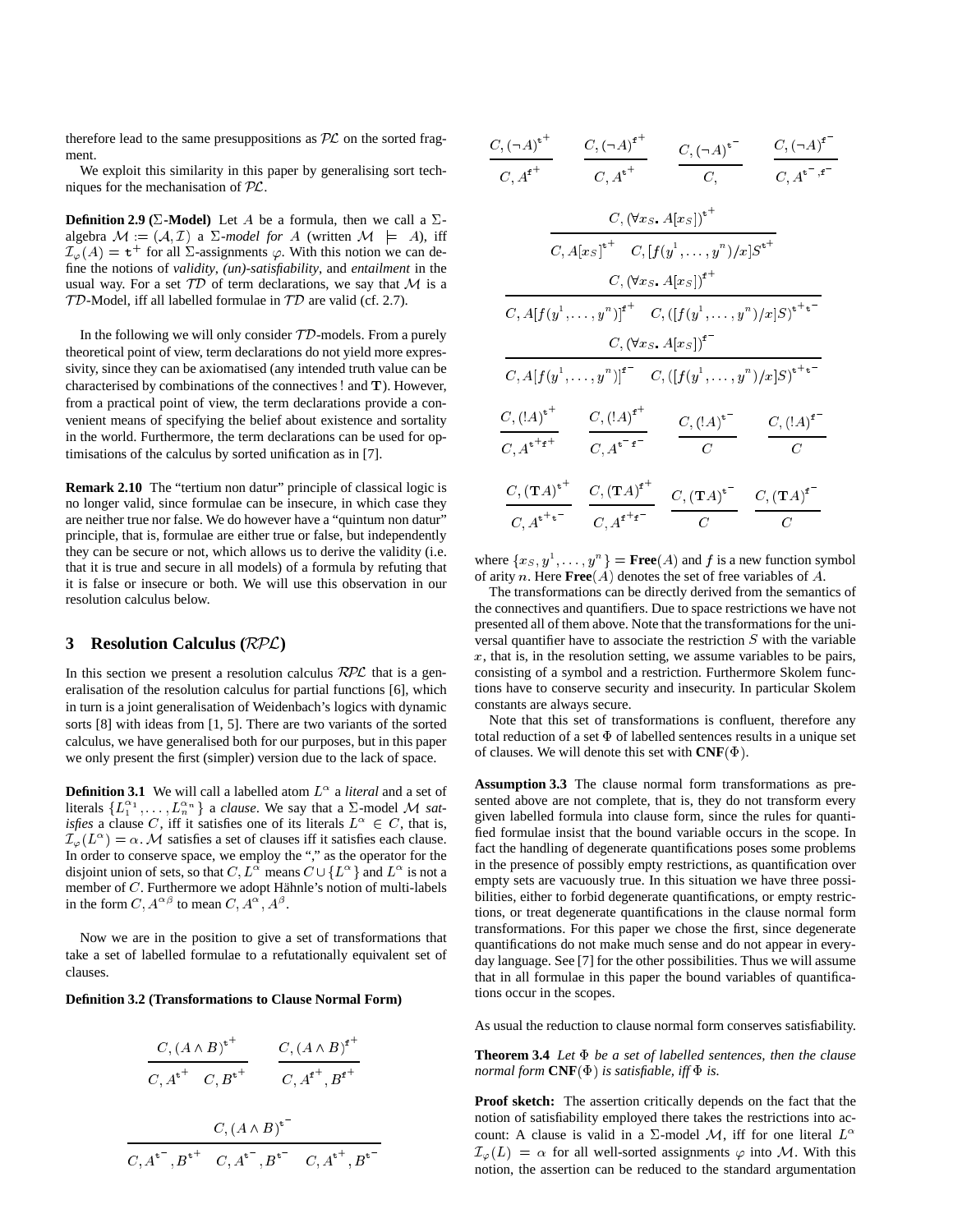about Skolemisation and a tedious calculation with the truth tables from 2.7.

Now we proceed to give a simple resolution calculus, which utilises standard (unsorted) unification. In [7], we have further improved a similar calculus by using a sorted unification algorithm, which delegates parts of the search into the unification algorithm. For unsorted substitutions a naive resolution rule is unsound. Therefore we have to add a residual (the restriction constraint) that ensures the soundness (with respect to the restrictions on the variables) of the unifier.

## **Definition 3.5 (Restriction Constraints)**

Let  $\sigma = [t^1/x_{S_1}^1], \ldots, [t^n/x_{S_n}^n]$  be a substitution, then we define the *restriction constraint for*  $\sigma$  to be the clause

$$
\mathcal{RC}(\sigma) := \{([t^1/x^1]S_1)^{f^+f^-}, \ldots, ([t^n/x_n]S_n)^{f^+f^-}\}
$$

These labelled formulae are residuated in the RPL rules and have to be refuted in order to guarantee that  $\mathcal{A}_{\varphi}^{\pm}(S,t)$  holds (cf. definition 2.7) for every instance  $t$  instantiated for a variable  $x$  with restriction S.

#### **Definition 3.6 (Resolution Inference Rules (**RPL**))**

$$
\frac{L^{\alpha}, C \qquad M^{\beta}, D}{\sigma(C), \sigma(D), \mathcal{R\!C}(\sigma)} Res \qquad \qquad \frac{L^{\alpha}, M^{\alpha}, C}{\sigma(L^{\alpha}), \sigma(C), \mathcal{R}\mathcal{C}(\sigma)} Fac
$$

where  $\alpha \neq \beta$  and  $\sigma$  is the most general unifier of L and M. Here we have assumed  $\alpha$  and  $\beta$  to be single truth values, naturally the rules can be easily extended to sets of truth values.

**Remark 3.7** Note that clauses containing  $A^{t+f+t}$  are tautological and can therefore be deleted in the generation of the clause normal form as well as in the deduction process. The calculus can be extended by the usual subsumption rule, allowing to delete clauses that are subsumed (super-sets).

**Definition 3.8** Let A be a sentence and  $\Phi$  be the clause normal form of the set  $\{A^{f^+,t^-,f^+}\}\}$  then we say that A can be *proven in* RPL  $( \vdash A)$ , iff there is a derivation of the empty clause  $\Box$  from  $\Phi$  with the inference rules above.

**Theorem 3.9 (Soundness)**  $RPL$  is sound.

**Proof sketch:** The soundness of the resolution and factoring rules is established in the usual way taking into account that the restriction constraints make the substitutions "well-sorted" and thus compatible with the semantics: The restriction constraints add two literals  $([t/x]S)^{\dagger}$ ,  $([t/x]S)^{\dagger}$  per component of the substitution, which only can be refuted if indeed  $([t/x]S)^{t+}$  or  $([t/x]S)^{t-}$  are valid.

**Definition 3.10** Let  $C := \{L_1^{\alpha_1}, \ldots, L_n^{\alpha_n}\}\$  be a clause, then the *conditional instantiation*  $\sigma \downarrow (C)$  *of*  $\sigma$  *to C* is defined by

$$
\sigma\downarrow(C):=\{\sigma(L_1^{\alpha_1}),\ldots,\sigma(L_n^{\alpha_n})\}\cup\mathcal{RC}(\sigma|_{\mathbf{Free}(C)})
$$

The following result from [8] is independent of the number of truth values.

**Lemma 3.11** *Conditional instantiation is sound: for any clause* C*, substitution*  $\sigma$  and  $\Sigma$ -model M we have that  $M \models \sigma \downarrow (C)$ , when*ever*  $M \models C$ *.* 

**Definition 3.12** Let A be a sentence and **CNF**(A) be the clause normal form of A, then we define the *Herbrand set of clauses*  $\mathbf{CNF}_{H}(A)$ *for A* as  $\{\sigma \downarrow (C) \mid C \in \text{CNF}(A), \sigma \text{ ground}, \text{Dom}(\sigma) = \text{Free}(C)\}\$ 

**Definition 3.13** We will call two literals  $L^{\alpha}$  and  $L^{\beta}$  *complementary*, if  $\alpha \neq \beta$ .

**Definition 3.14 (Herbrand Model)** Let  $\Phi$  be a set of clauses, then the *Herbrand base*  $\mathcal{H}(\Phi)$  *of*  $\Phi$  is defined to be the set of all ground atoms containing only function symbols that appear in the clauses of  $\Phi$ . If there is no individual constant in  $\Phi$ , we add a new constant c. A *valuation*  $\nu$  is a function  $\mathcal{H}(\Phi) \longrightarrow \{t^+, t^-, t^-, t^-\}.$ Note that these literals are not complementary since  $\nu$  is a function. The  $\Sigma$ -Herbrand model H for  $\Phi$  and  $\nu$  is the set  $\mathcal{H} := \{ L^{\alpha} \mid \alpha \equiv \emptyset \}$  $\nu(L), L \in \mathcal{H}(\Phi)$ .

We say that a  $\Sigma$ -Herbrand model H *satisfies a clause set*  $\Phi$  iff for all ground substitutions  $\sigma$  and clauses  $C \in \Phi$  we have  $\sigma \downarrow (C) \cap \mathcal{H} \neq \emptyset$  $\emptyset$ . A clause set is called  $\Sigma$ -*Herbrand-unsatisfiable* iff there is no  $\Sigma$ -Herbrand-model for  $\Phi$ .

**Theorem 3.15 (Herbrand Theorem)** *Let* A *be a formula, then the clause normal form*  $\text{CNF}(A)$  *has a*  $\Sigma$ -model iff  $\text{CNF}_H(A)$  *has a -Herbrand-model.*

**Proof:** Let  $M = (A, \mathcal{I})$  be a  $\Sigma$ -model for  $\Phi := \mathbf{CNF}(A)$ . The set

$$
\mathcal{H} := \{ L^{\alpha} \mid L \in \mathcal{H}(\Phi), \alpha = \mathcal{I}_{\varphi}(L) \}
$$

is a  $\Sigma$ -Herbrand model for  $\Psi := \mathbf{CNF}_H(A)$  if  $\varphi$  is an arbitrary  $\Sigma$ assignment, since obviously  $\mathcal{I}_{\varphi}$  is a valuation. To show that indeed H is a  $\Sigma$ -Herbrand model for  $\Psi$ , we assume the opposite, that is, there is a clause  $C \in \Psi$ , such that  $\mathcal{H} \cap C = \emptyset$ . Since  $C \in \Psi$ there is a substitution  $\sigma = [t^i / x_{S_i}^i]$  and a clause  $D \in \Phi$ , such that  $C = \sigma \mathcal{L}(D) = \sigma(D) \cup \mathcal{RC}(\sigma).$ 

Without loss of generality we can assume that  $\mathcal{I}(S_i)(\mathcal{I}_{\varphi}(t^i)) \in$  $\{\mathbf t^+, \mathbf t^-\}$ , since otherwise  $\mathcal{I}_{\varphi}([t^*/x_i]S^i) \in \{\mathbf f^+, \mathbf f^-\}$ , and therefore  $([t^i/x_i]S^i)^\gamma \in \mathcal{H}$  for  $\gamma \in \{\texttt{f}^+, \texttt{f}^-\}$ , which contradicts the assumption. Thus the mapping  $\psi := \varphi, [\mathcal{I}_{\varphi}(t^i)/x^i]$  is a  $\Sigma$ -assignment.

Note that since M is a model of  $\Phi$ , we have that  $M \models D$ and therefore there is a literal  $L^{\alpha} \in D$ , such that  $\alpha = \mathcal{I}_{\psi}(L) =$  $\mathcal{I}_{\varphi}(\sigma(L))$ , hence  $\sigma(L) \in \mathcal{H}$ , which contradicts the assumption.

For the converse direction let H be a  $\Sigma$ -Herbrand model for  $\Psi$ and A the Herbrand base for H. Furthermore let  $\mathcal{I}(f^n)$  and  $\mathcal{I}(P^n)$ be partial functions, such that

$$
\mathcal{I}(f^n)(t^1,\ldots,t^n):=f^n(t^1,\ldots,t^n) \quad \text{iff} \quad f^n(t^1,\ldots,t^n)\in \mathcal{A}\\ \mathcal{I}(P^n)(t^1,\ldots,t^n):=\alpha \quad \text{iff} \quad (P^n(t^1,\ldots,t^n))^{\alpha}\in \mathcal{H}
$$

We proceed by convincing ourselves that  $M \models \Phi$ . Let  $C \in \Phi$  and  $\varphi := [t^i / x_{S_i}^i]$  be an arbitrary well-sorted  $\Sigma$ -assignment. Since A is a set of ground terms  $\varphi$  is also a ground substitution and moreover  $([t^i/x_i]S_i)^{\dagger} \in \mathcal{H}$  or  $([t^i/x_i]S_i)^{\dagger} \in \mathcal{H}$  by construction of  $\mathcal{I}$  and the fact that  $\varphi$  is well-sorted.

Herbrand model for  $\Psi$  and thus  $\varphi \downarrow (C) \cap \mathcal{H} = (\varphi(C) \cup \mathcal{H})$  $\mathcal{RC}(\varphi) \cap \mathcal{H} \neq \emptyset$ . Because H cannot contain complementary literals we must already have a literal  $\varphi(L^{\alpha}) \in \varphi(C) \cap \mathcal{H}$ . Now let  $\nu$  be the valuation associated with H. Since  $\varphi(L^{\alpha}) \in \mathcal{H}$  we have  $\alpha =$  $\nu(\varphi(L)) = \mathcal{I}_{\varphi}(L)$ , which implies  $\mathcal{M} \models_{\varphi} L^{\alpha}$ . We have taken C and  $\varphi$  arbitrary, so we get the assertion.  $\Box$ 

**Corollary 3.16** *A set of ground unit clauses is unsatisfiable iff it contains two complementary literals.*